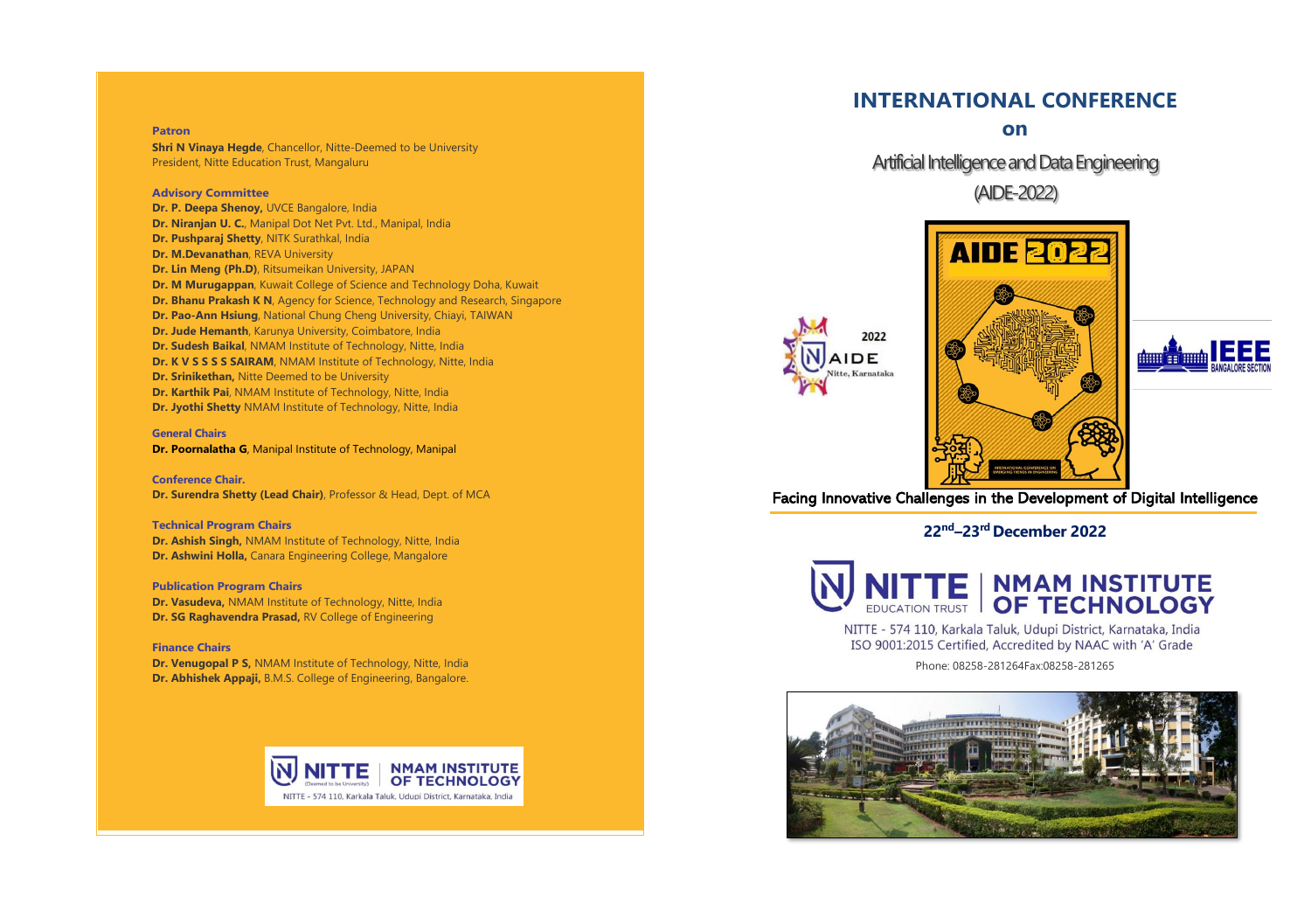#### **Participants**

Faculty and students from engineering colleges,  $R \& D$  labs and professionals from the industry.

#### **Paper format and Ethics**

The research paper submitted should be original work and should not have been submitted in another conference or journal. Format of the journal should be followed for the typesetting of the paper.

#### **Important Dates**

| Submission of Full-length manuscript – Open: 01/03/2022 |               |
|---------------------------------------------------------|---------------|
| Last date to Submit Full-length manuscript              | : 01/08/2022  |
| <b>Notification of acceptance</b>                       | : 20/10/2022  |
| <b>Starting date for registration</b>                   | : 05/11/2022  |
| <b>Submission of camera-ready Manuscript</b>            | : 20/11/2022  |
| Last date for registration                              | : 20/11/2022  |
| <b>Conference Dates</b>                                 | 22-23/12/2022 |

#### **About Nitte**

Nitte has its roots in a group of Institutions established by the Nitte Education Trust. The Trust was established in 1979 by one of India's respected Statesman, Late Justice KS Hegde, Supreme Court Judge and Speaker of Lok Sabha, with the mission of empowering rural youth through quality education and healthcare. The Trust has established 36 institutions spread in three campuses at Nitte, Mangalore and Bangalore. It offers education in diverse areas of learning including health professions education, engineering, management, humanities, general education, vocational training, and school/pre-university education.

The University offers a total of 98 programs in the disciplines of engineering, medicine, allied health sciences, dentistry, pharmacy, nursing, physiotherapy, speech and audiology, biological sciences, media & communication, commerce, science, management and Architecture. It has 10,000+ students, over 875 faculty members and over 2475 support staff on roll. The University campuses are spread over 52 acres in Deralakatte-Paneer areas of Mangalore and 110 acres in Nitte.

The University received A+ Grading in NAAC accreditation in 2021. It has been consistently placed in the Top 70-80 rank band in NIRF. The University is placed in the 401 to 450 Rank Band in the QS Rankings for Asia Region. It has received Diamond rating in the QS I-Gauge India Ratings. The Constituent colleges of the university have good standing in their disciplines in the NIRF rankings. In 2021, the dental college was ranked 6th and the medical college and pharmacy colleges were ranked 45th in NIRF. All the Undergraduate Programs of NMAMIT are accredited by NBA. Further, the BPharm program of the University is accredited by NBA. The teaching hospital is accredited by both NABH and NABL.

#### **About NMAM Institute of Technology**

Nitte Mahalinga Adyanthaya Memorial Institute of Technology (NMAMIT), an **off campus** of Nitte, offers UG, PG and Doctoral programmes. It currently offers 10 UG programmes in engineering, 06 M.Tech programmes, MBA and MCA programmes. The Institute is ISO 9001:2015 certified. The institute is ranked 138 in the NIRF ranking (Engineering Institutes) - 2021, Govt. of India. Atal incubation center supported by NITI AYYOG, Government of India is situated in the campus.

### **About ICETE 2022-MultiConference Platform**

NMAM Institute of Technology is organizing International Conference on Emerging Trends in Engineering (ICETE-22) during December 22<sup>nd</sup> & 23<sup>rd</sup>, 2022, which is the tenth international conference since 2011. Since 2019, in order to focus on the specific issues associated with various engineering disciplines, the idea of a Multi Conference Platform has been mooted. Hence, INTERNATIONAL CONFERENCE ON EMERGING TRENDS IN ENGINEERING (ICETE-2022) – A MULTI CONFERENCE PLATFORM, will also be a collection of several International Conferences with themes specific to various engineering streams. Besides, there will be an opportunity for students and research scholars of various branches of Engineering & Technology, and industrial professionals to deliberate, present and discuss research papers.

#### **About AIDE-2022**

With the resurgence of Machine Intelligence, Neural Networks, and Huge Data Artificial Intelligence and Data Engineering have become extremely active areas of research. The purpose of the International conference on Artificial Intelligence and Data Engineering 2022 (AIDE-2022) is to promote research in Artificial Intelligence (AI) and Data Engineering (DE), and scientific exchange among AI and DE researchers, practitioners and academicians from Artificial Intelligence community, Data Engineering community and its affiliated disciplines to create an approach towards a global exchange of information on technological advances and new scientific innovations. AIDE-2022 will have diverse technical tracks, technical talks on innovative applications of AI and DE from eminent scientists across the globe, poster sessions and preconference workshop. AIDE-2022 welcomes submissions on mainstream AI and DE topics as well as novel crosscutting work in related areas. The theme of the conference revolves around four verticals Artificial Intelligence, Ambient Intelligence, Machine Vision & Robotics, and Data Science & Engineering.

## **Organizing Departments and Website**



Department of Computer Science & Engineering Department of Information Science & Engineering Department of Master of Computer Applications **[www.aide2022.in](http://www.aide2022.in/)** Submit your paper at: **https://cmt3.research.microsoft.com/AIDE2022/**